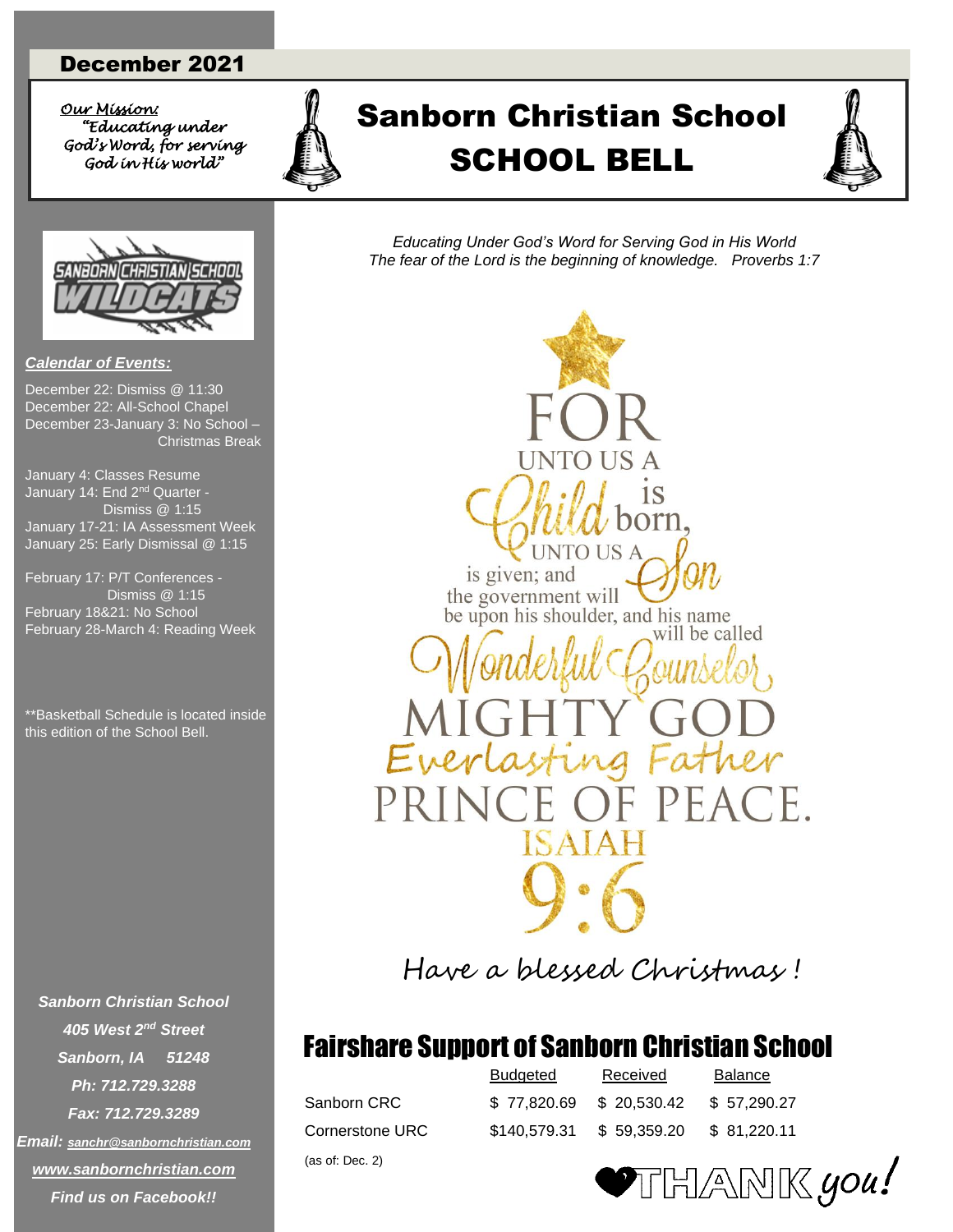# School Board Highlights – November Meeting

### **December 14, 2021**

President, Aaron Hoftyzer opened with devotions and prayer. Brent Vander Werff was absent with notification.

Agenda for the meeting, and past minutes, were approved.

Mr. Minderhoud gave the administrators report for information.

Education Committee reported on their December 7 meeting which included:

Student progress in the Jr. High was discussed.

Intention slips were given to the staff.

Building Committee reported on work that was completed.

Bus Committee reported on replacing a cracked windshield on one of the buses.

Promotion Committee reported on their post-Harvest Sale meeting. A replacement for Brendan Olson is needed.

Harvest Sale officially reports a total of \$79,048.99 which would be our highest total ever.

Finance Committee reported on the December 9 meeting. The checking account balance is \$288,469.64 which includes Harvest Sale proceeds. Sanborn Christian's average monthly expenses total \$74,008.23 for a 12 month period (July 2021 – June 2022).

NICSTO is full once again for this calendar year. We can begin collecting for next year in January.

Board members plan to treat students with cupcakes on December 22.

Monthly prayer lists were exchanged among board members.

Motion passed to update our COVID policy to follow an influenza model which would allow students and

teachers to return to school after they are symptom free for 24 hours without medication. This follows IDPH guidelines from September 2021.

Policy review of Section 200 to consider suggested changes by Alliance Defending Freedom.

Mr. Anthony Minderhoud closed the meeting in prayer.

Next regularly scheduled Board meeting will be Monday, January 17, 2022.

**We recently emptied the pop can garage for a total of \$487.40.**

**Thank you!! Let's fill the garage again!!**

**NICSTO is currently full. Thank you!!** 

**----------------**

### Classroom Spotlight – Mrs. Alons

December's verse of the month - "Then the angel said to them, " Do not be afraid, I bring you good news of great joy that will be for all the people. Today in the town of David a Savior has been born to you; he is Christ the Lord" Luke 2:10-11

 December is a time where we remember and celebrate Jesus' birth. Our hymn of the month for December is Silent Night. In this famous Christmas carol we sing about the great birth announcement that Christ the Savior is born. Silent Night was first a poem written by Joseph Mohr and 2 years later was set to music. It became so popular that it was translated into many different languages and taken around the world by missionaries.

There are three titles given to Jesus at his birth listed in the verses of Silent Night.

- 1. Jesus is the **Savior**, the One who through His death on the cross saves us from our sins.
- 2. Jesus is the **Messiah,** the "anointed one" promised through the prophets.

3. Jesus is **Lord.** God the Father sent his Son, who is Himself fully God, to be born in a manger.

During this Advent season, let's remember that Jesus came as our Savior, Messiah, and Lord.

### Kindergarten News

 In Reading the students have been busy listening and reading stories about families, friends, transportation, and foods. I love listening to their stories about their family and friends. We were able to share our favorite snacks with each other to go along with the reading unit on food. We are learning sight words, letters and their sounds, and blending sounds together to make words.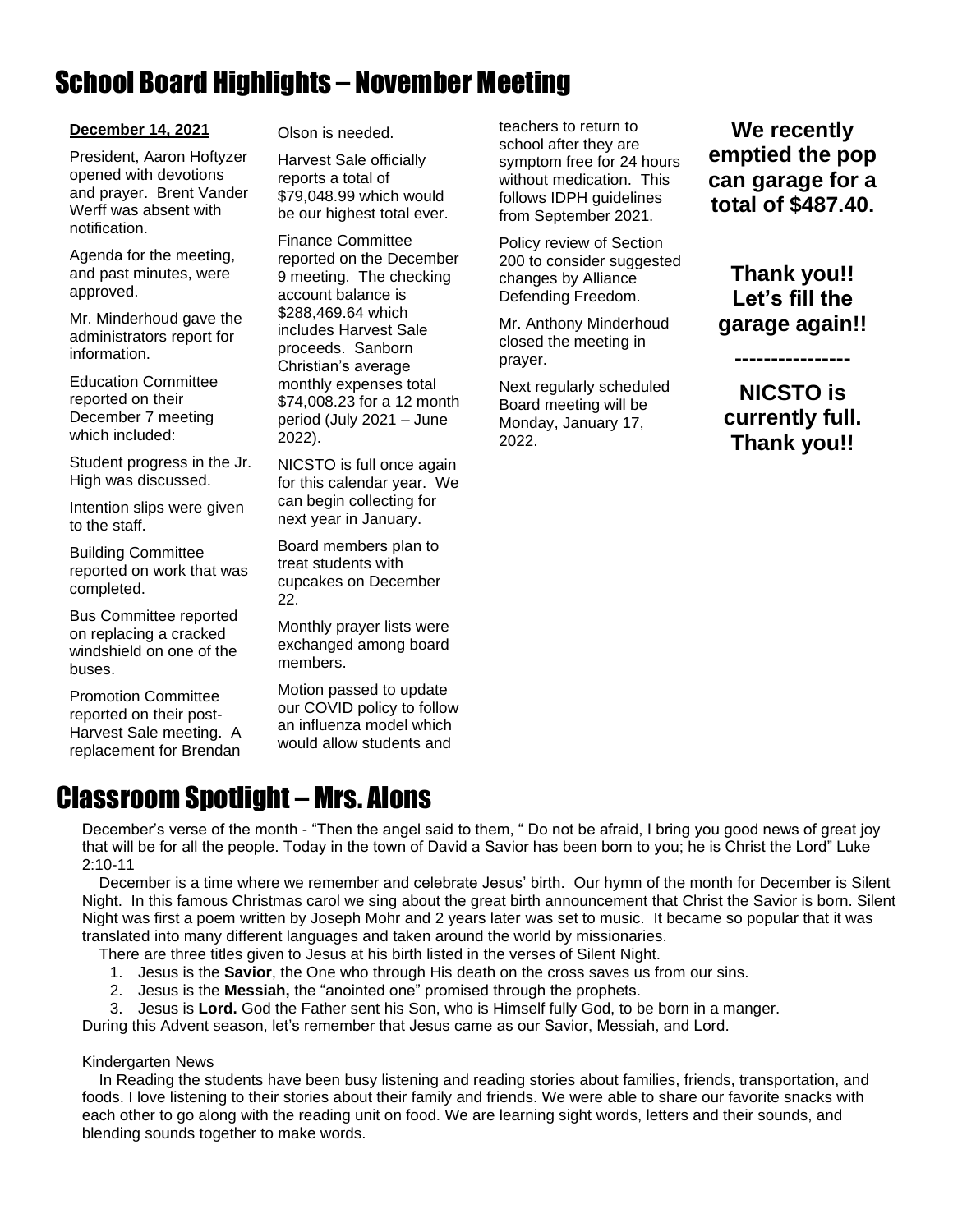# Classroom Spotlight – Mrs. Alons (Continued)

In Math, we are busy learning about the numbers 0-10 and addition.

 In Social Studies, we talked about the past, present, and future and what this looks like on a timeline. Each student built their own timeline with pictures of events from their lives starting from their birth to right now in Kindergarten. We are hoping to display these in the hallway outside our room.

 In Bible class, we are talking about the birth of Jesus and how important this historical event is for our lives today. It has been a great year so far in Kindergarten.

### Prayer and Praise…1 Thessalonians 5:17

Please lift your praise to God for…

- *Safety in our travels to and from school so far this school year.*
- *The Christmas program that was held on December 3.*
- *The beginning of our basketball seasons.*
- *The ability to pay off our last building expansion debenture!*
- *The gift of His Son, Jesus Christ, whose birth we are able to focus on during this season.*

Please lift your prayers to God for…

- *Our faculty and staff as they consider their intentions for the upcoming 22.23 school year.*
- *A restful and rejuvenating Christmas break for the students, teachers, and their families.*
- *The ability to pay off the remaining internally borrowed funds to fully eliminate our building debt.*

### SCS Job Opening:

Although we currently have a temporary solution, Sanborn Christian is looking for someone, or a partnership, to serve as the SCS janitor. This is a part-time position. Opportunity to continue long term would be desirable. If you have interest, or would like more information, please contact Mr. Minderhoud (sanchr@sanbornchristian.com or call 712-729-3288) or contact Brent Koldenhoven (Building Committee Chair).

### Weather Reminder

Do not forget to check for late starts, early outs, and cancellations on our website (www.sanborchristian.com) under "Weather Announcements" or on our Facebook page. These announcements will also be given to KIWA (105.3), and on KTIV Channel 4 (and on their websites). We will also send weather related announcements to parents through JMC!

### NICSTO Update

You helped SCS reach our 2021 allotment!!!

**Thank you very much** for your support and commitment to Christian Education in Sanborn, IA!!

As we turn the calendar page to January in the near future, **we can already begin accepting NICSTO donations for 2022**. **Please consider the multi-level benefits of the NICSTO program this coming calendar year!**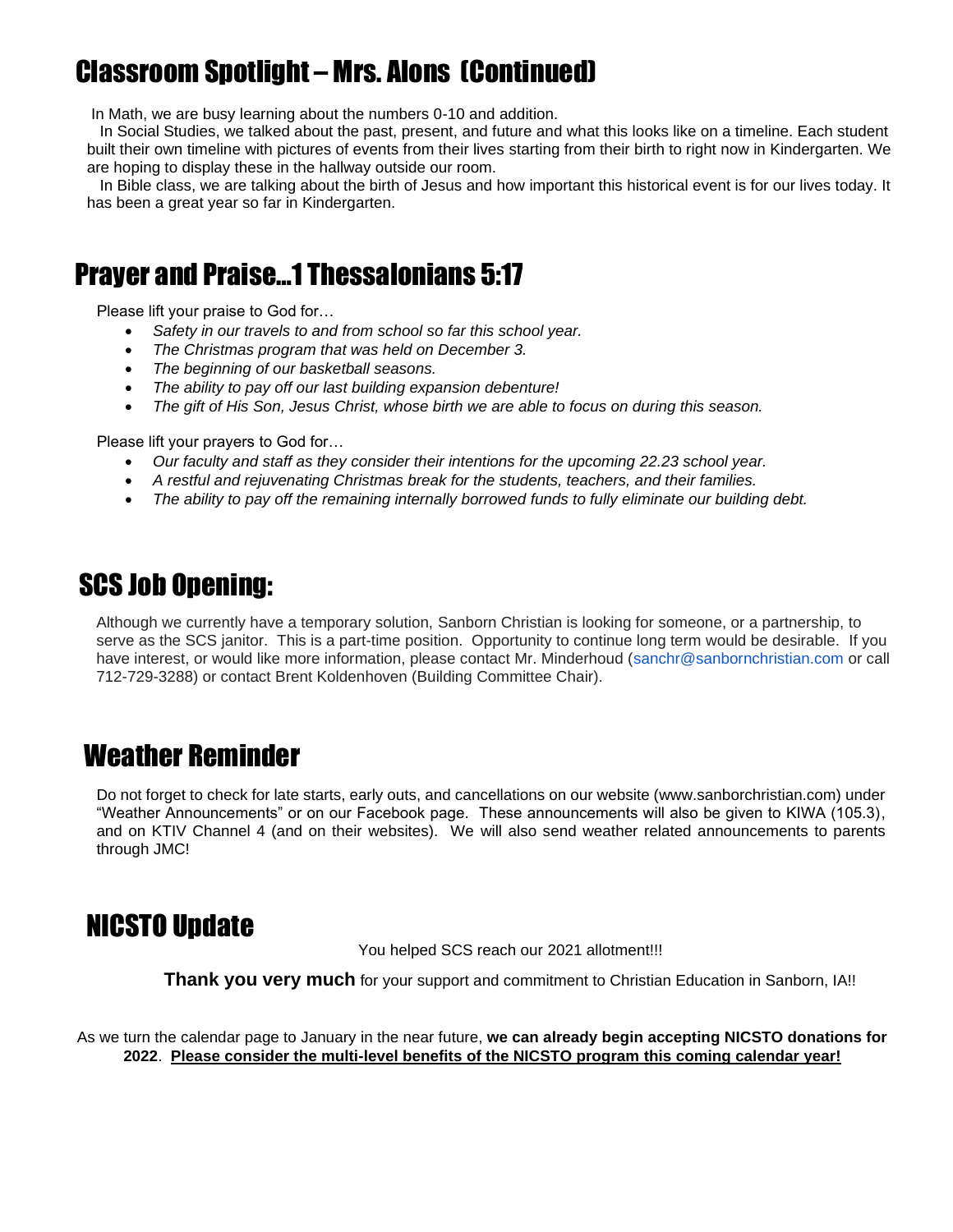### SCS Board Members for 2021-2022

President: **Aaron Hoftyzer (2022)**

Vice-President: **Quint De Groot (2024)**

Secretary: **Brent Vander Werff (2023)**

> Treasurer: **Jon Hoogers (2022)**

Building Committee Chair: **Brent Koldenhoven (2023)**

Bus Committee Chair: **Quint De Groot (2024)**

**Jon Covey (2023)**

**Andy Prins (2024)**

**Josh Krikke (2024)**

**Sanborn Christian School 405 W 2nd Street Sanborn, Iowa 51248 (712) 729-3288 [www.sanbornchristian.com](http://www.sanbornchristian.com/) [sanchr@sanbornchristian.com](mailto:sanchr@sanbornchristian.com)**



Dues and gifts may be sent to the SCS office, or Don DeBoer, Treas. Thank You.

#### **Asbestos Information**

In compliance with regulation of the Environmental Protection Agency (EPA) and Asbestos Hazard Emergency Response Act (AHERA, in June 2016 we performed inspections of our school building for asbestoscontaining building materials. The findings of the inspection and asbestos plans are on file in the school office for your review.

## Scrip News

**Next order Jan. 3- There is no school this day, so please place orders in the outside drop box.**

**\*\*REMINDER- There will be NO ORDERS on Dec 20 & Dec 27.**

**\*\*\*Cash & Carry will be available until 11:00 am on Dec 22.**

**Find Sanborn Christian Scrip on Facebook!** I have created a group on Facebook as another way to keep everyone up to date on what is happening with Scrip. If you would like to be added to this group simply send a request through Facebook and I will get you added!

**\*\*New in Cash & Carry\*\*** 

KWIK STAR- \$25 KWIK STAR- \$50

### **HOLIDAY GIFT CARDS**

**Smaller denomination Gift Cards Available in Cash & Carry**

Taco Bell **Arby's** 

 $\frac{$5}{25}$ Buffalo Wild Wings Barnes & Noble Papa Murphy's **Target** Wal-Mart

Starbucks **Amazon** Amazon Bath & Body Works

**Scrip Order Dates: (Dates may change, watch email.)**

**NO ORDER Dec 20, 27 Jan 3,10, 17, 24, 31 Business Bonuses:** Don't forget the ship to home option that is available for some gift cards! Bonuses available on ShopWithScrip.com or the RaiseRight App! <https://shop.shopwithscrip.com/>

### Have You Considered Becoming a Foundation Member?

**Please join us anytime of the year!** Christian education is ongoing and we need your help! The board would like to invite anyone to help promote Sanborn Christian School. **For an annual fee of \$25.00 or a lifetime membership of \$500.00, you can become a Sanborn Christian School Foundation member.** Please visit the school office or mail your foundation contribution to SCS! **ALL** proceeds will be placed in the Foundation fund which helps defray the cost of educational expenses through the year. The Foundation is able to contribute a significant amount of money each year to SCS simply from the interest that is raised from the money that accumulates in the Foundation fund!

**Sanborn Christian** provides equal education and employment opportunities and does not discriminate on the basis of race, national origin, age, marital status, gender, or disability in its educational programs, activities, or employment policies. Nothing in this policy, or any policies of the school, however, shall be construed to limit, inhibit, or otherwise restrict the genuine expression of our Christian beliefs or convictions.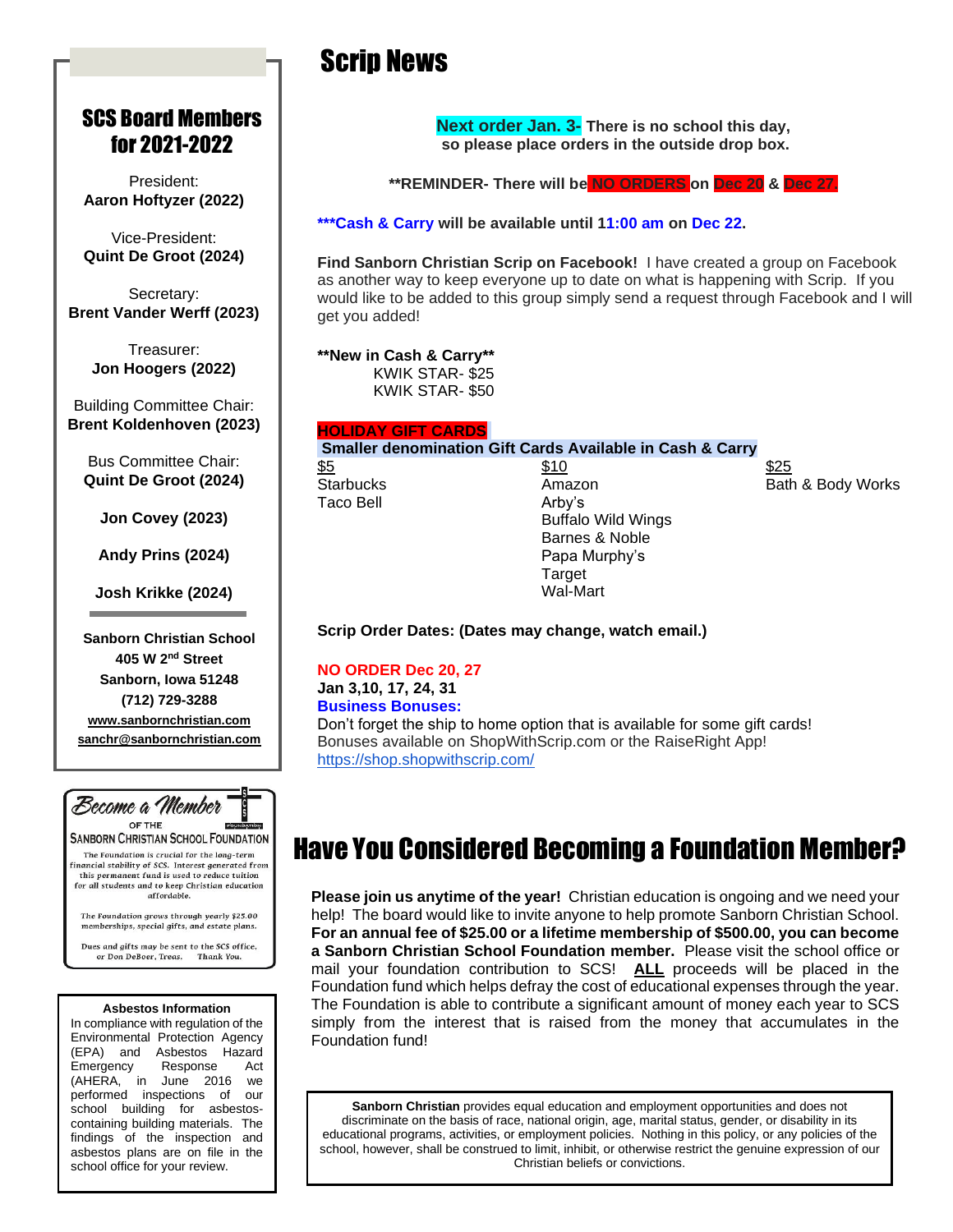### SCS Athletics: Basketball Schedule

#### **Girls and Boys**

**(Girl games begin @ 4:00pm, Boy games to immediately follow)**

**Practices: Practices:** January: 4, 12, 19, 27 February: 1, 3, 4

#### **Games: Games:**

December 21 @ Sheldon January 6 @ RVCS January 6 @ RVCS **January 11 @ home vs. Sheldon January 11 @ home vs. Sheldon January 13 @ home vs. OCCS January 13 @ home vs. OCCS January 20 @ home vs. SCCS** January 18 @ Ireton **January 24 @ Hull** January 24 @ Hull February 5 – Tournament @ UCHS

### **Boys: Girls:**

December 20 January: 5, 10, 17, 26, 28

December 21 @ Sheldon **January 20 @ home vs. SCCS** January 29 – Tournament @ WCHS

### Odds 'n Ends

**\*\*Iowa Assessment Testing** is scheduled for the week of January 17-21. Please make sure to mark this on your calendars!

\*\***Parent-Teacher Conferences**: Parent-Teacher Conferences will be held on February 17. Please consider scheduling a conference. School will dismiss at 1:15 pm that day and there will be no school on February 18 and February 21 unless there would be a need to make up weather-related days.

### SCS Service Project

Through Monday, December 20, Sanborn Christian will be accepting non-perishable food items, as well as household/personal items for Love INC and Upper Des Moines Opportunity. Please bring items to school to help with local families in need over this holiday season. Here is a short list of some of the needed items:

Hamburger Helper Cream Soups Toilet Bowl Cleaner Stuffing Mix **Mustard** Mustard **Ziplock Bags** Ramen Noodles **Cereal** Cereal Cereal Kleenex Muffin Mix **Example 2018** Sugar **Hand Soap** Hand Soap Pizza Crust Mix Pizza Sauce Frosting **Pie Fillings** Spaghetti Seasoning Spaghetti Noodles Taco Sauce **Taco** Shells Tomato Paste Tomato Juice Fruit Juice Broth Coffee **Tea** 

Canned Chicken **Mac N** Cheese **Mac N** Cheese **All-Purpose Cleaner** Instant Potatoes The State of Mayonnaise The Mayonnaise 13 gallon Garbage Bags Brown Sugar Gravy Mix Gravy Mix Men's & Women's Deodorant

Any other non-perishable food items are also welcome